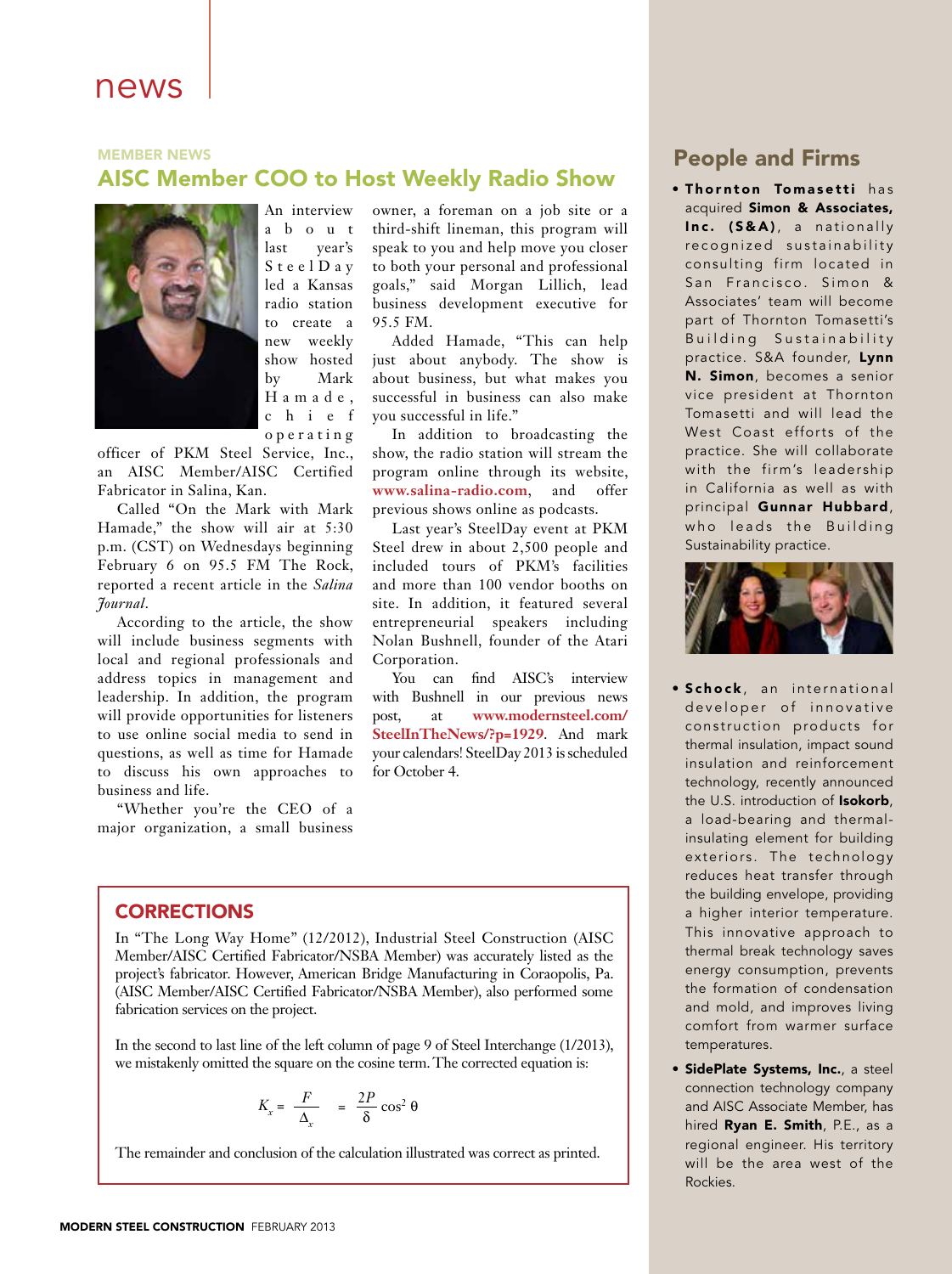### **MEMORIAM**

# James Walker, Jr., GLFEA CEO, Dies Suddenly at 58

The Great Lakes Fabricators & Erectors Association (GLFEA) Board of Directors announced that D. James (Jim) Walker, Jr., their CEO, passed away suddenly on December 5 at the age of 58.

 Walker began his 42-year-career in the construction industry during high school, when he worked for his family's company, Goss Mechanical. He attended Michigan State University, where he was a member of Phi Delta Theta and president of the Michigan State Scuba Diving Club, and received a bachelor's degree in business in 1976. He subsequently studied law and received his Juris Doctorate from the Detroit College of Law.

 After law school, he and his wife Emily both went to work for Bechtel Power in hopes of traveling the globe, but only made it as far as Midland, Mich. He later worked for the Association of Underground Contractors before joining GLFEA in 1994.

 A lifelong resident of Michigan, Jim was a strong advocate for the state and the city of Detroit; he recently filmed videos for the structural steel industry, showing highlights from around the city. He remained deeply committed to the success of industry in Michigan through the many roles he fulfilled with numerous organizations. He was in Washington, D.C., when he passed away, working on pension issues for The Association of Union Constructors (TAUC). He served on the TAUC Board of Directors, chaired the LEO Group and was the representative for TAUC on the Pension Reform Commission.

Walker is survived by his wife, Emily, a son and a brother.



#### INDUSTRY NEWS

# Manufacturing May Be Comeback Player of the Year

The most recent FABTECH show, which took place late last year in Las Vegas, boasted a record attendance, an array of new technologies and products and an unprecedented number of manufacturing sessions all signs that manufacturing in the U.S. may have a bright future.

 Show organizers reported that nearly 26,000 people attended, and exhibitors reported that sales activity was brisk and leads were plentiful.

 The conference also featured several special events, including a State of the Industry roundtable with manufacturing CEOs concurring that growth in manufacturing should continue for the next year. However, the panelists acknowledged that a stumbling block to growth is the lack of skilled workers in manufacturing, and emphasized that manufacturers need to be more aggressive in

influencing parents and students and in giving schools a more active voice in recruiting potential manufacturing workers.

 FABTECH also featured a "Post-Election Analysis" panel featuring Washington insiders with long track records in representing manufacturing interests. The panelists discussed the (at that time) looming fiscal cliff and other issues that will impact manufacturers. All agreed that the manufacturing sector has gained influence in Washington over the past two years and encouraged manufacturers to get involved in advocacy efforts for the industry via their trade associations.

 "If you can take the pulse of the economy by what's happening in manufacturing, then you have to be optimistic that we are headed for economic growth," said Mark

Hoper, FABTECH show co-manager. "A constant theme I heard both on the show floor and at the seminars was that, while challenges and uncertainties remain, most manufacturers believe that their businesses are headed for continued growth in 2013."

FABTECH is co-sponsored by five industry-leading associations: the American Welding Society (AWS), the Fabricators & Manufacturers Association, International (FMA), the Society of Manufacturing Engineers (SME), the Precision Metalforming Association (PMA) and the Chemical Coaters Association International (CCAI).

 Next year's show will be held November 18-21 at McCormick Place in Chicago. More information on this year's FABTECH can be found at **www.fabtechexpo.com**.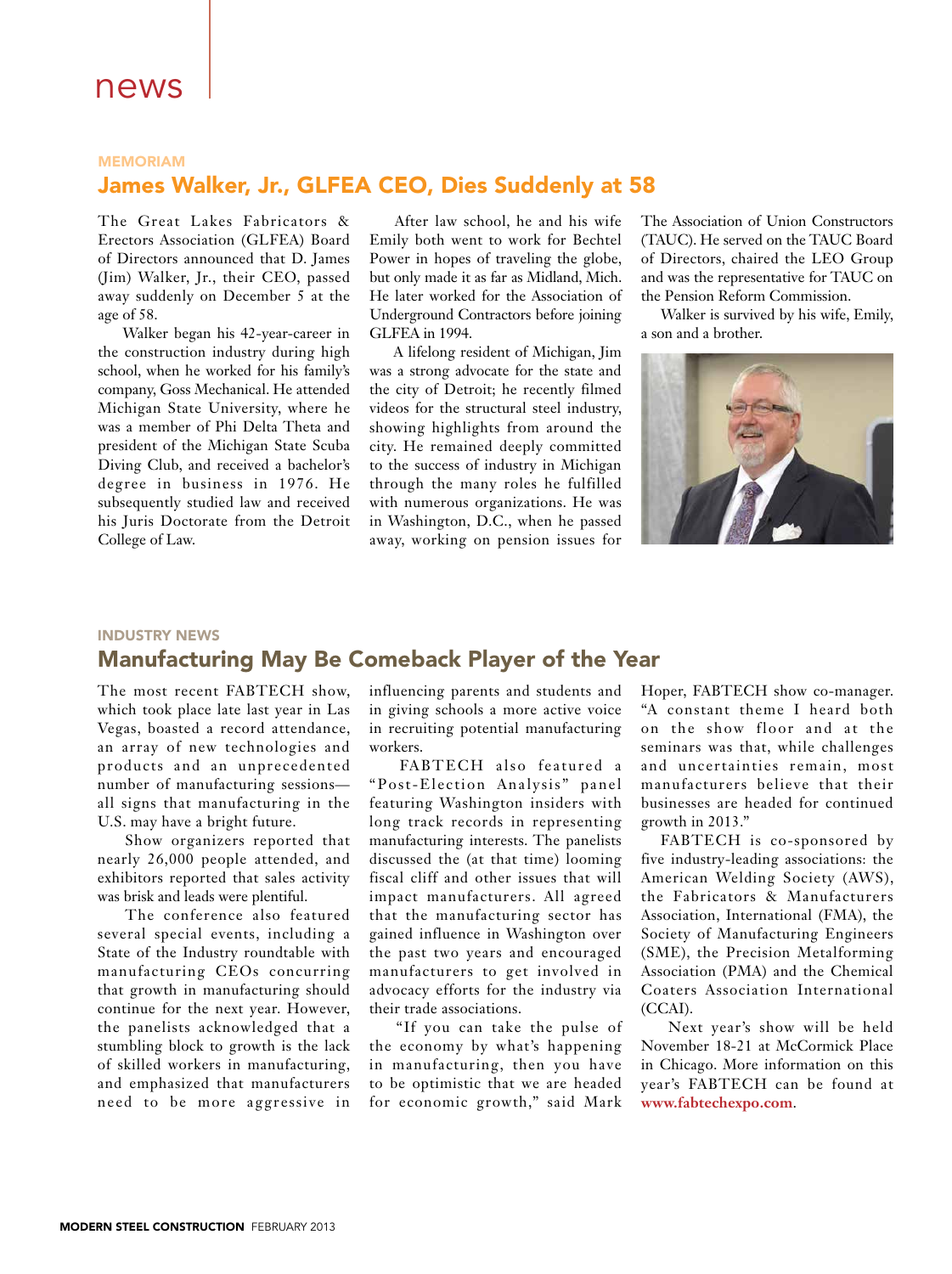## ENGINEERING JOURNAL *Engineering Journal* 2013 Q1, 2012 Q4 Now Online

The First Quarter 2013 issue of *Engineering Journal* is now available online in digital edition format. View the current issue online by going to **www.aisc.org/ej** and clicking the Digital Edition icon.

Papers in *Engineering Journal* 2013 Q1 include:

#### ➤ **Calculation of Stress Trajectories Using Fracture Mechanics**  *Bo Dowswell*

In structures composed of plates and plate-like elements subjected to in-plane stresses, the stress flow around discontinuities is an important design consideration. Stress dispersion angles are used extensively in gusset plate design and calculations for web local yielding of wide flange members. The current design values are empirical, and the variables affecting the dispersion angles are not well understood. Due to the wide range of angles published in the literature, an analytical model that accounts for all variables is necessary for full understanding of the behavior of these elements. Using fracture mechanics principles, this paper shows that the dispersion angle is dependent on geometry, constraint and inelastic deformation capacity. A versatile design procedure, which explicitly accounts for all variables affecting the stress dispersion angle, is presented.

**Keywords:** gusset plates, stress flow, discontinuities, fracture mechanics

➤ **Overview of the Development of Design Recommendations for Eccentrically Braced Frame Links with Built-Up Box Sections**  *Jeffrey W. Berman and Michel Bruneau*

Among the new additions to the 2010 AISC *Seismic Provisions* are design requirements for eccentrically braced frame links with built-up box sections. Such links do not require lateral bracing in many cases because built-up box shapes have superior lateral torsional stability relative to wide-flange sections. The 2010 *Seismic Provisions* include requirements for built-up box link flange width-to-thickness ratio and other important design considerations. However, the limits on web width-tothickness ratio default to those used for built-up box beams or columns and are inadequate for links with large inelastic shear and compression strains. Such limits are important for preventing web buckling under shear and/or flexural compression. This paper presents an overview of research on the design and behavior of links with built-up box sections, including the development of recommendations for web widthto-thickness limits and corresponding web stiffener spacing requirements and flange width-to-thickness limits for these link sections. The highlighted research program included derivation of design requirements based on plate buckling considerations; a full-scale, single-story eccentrically braced frame test; a parametric study on the impact of link cross-sectional parameters on link inelastic rotation capacity; and a series of large-scale tests on isolated links.

**Keywords:** eccentrically braced frames, built-up box sections, links, width-to-thickness limits

## ➤ **A Comparison between the 2005 and 2010 AISC** *Specification*

*Eric J. Bolin, Thomas J. Dehlin and Louis F. Geschwindner*

In 2010, AISC published a revised version of its *Specification for Structural Steel Buildings* that replaces the 2005 edition. Changes to the *Specification* were minimal and improved the usability and accuracy of the document. A detailed summary of these changes are contained in this article, providing an extension to the historical reviews of previous AISC specifications presented in Appendix A1 of AISC *Design Guide 15*.

**Keywords:** design specifications ➤ *Continued* 

## **NASCC**

# New Bridge Track at NASCC: The Steel Conference

In addition to the dozens of specialized sessions on buildings that will take place at NASCC: The Steel Conference in St. Louis, April 17-19, this year's educational offerings also include a comprehensive track of 10 sessions focused on bridges.

The first day of the conference offers two afternoon bridge sessions, "The Bridges of St. Louis" and "The Eggners Ferry Bridge Emergency Replacement." The latter discusses the strategies and tactics used to design, fabricate and erect the replacement span in just four months.

Thursday's bridge-related sessions include: "The New Steel Bridge Handbook," "Design for Construction of

Curved and/or Skewed I-Girder Bridges," "Future Fabrication for Bridges—and All Structures," "The New Bridge QMS Certification Program," "Short-Span Steel Bridges—Today and in the Future," and "Using NSBA's LRFD SIMON Software for Cost-Effective Steel I-Girder Design."

The bridge track concludes the last day of the conference with two morning sessions: "Innovative Bridge Design" and "100-Year-Old Steel Bridge— Protecting Tomorrow's Centurions."

To register for NASCC or to view an advance program, go to **www.aisc. org/nascc**. Be sure to register early! The rate increases \$10 every week until the conference opens, when the price becomes \$480.

The single registration fee includes admittance to all technical sessions, the exhibition hall, the keynote address and the T.R. Higgins Lecture. It also includes admission to all Structural Stability Research Council sessions, all of the Technology in Steel Construction Conference sessions and the full Bridge Track.

The Bridge Track is offered every other year at The Steel Conference when the World Steel Bridge Symposium (WSBS) is not held. You can find proceedings from last year's WSBS, which coincided with the 2012 Steel Conference in Dallas, at **www.steelbridges.org/wsbs**.